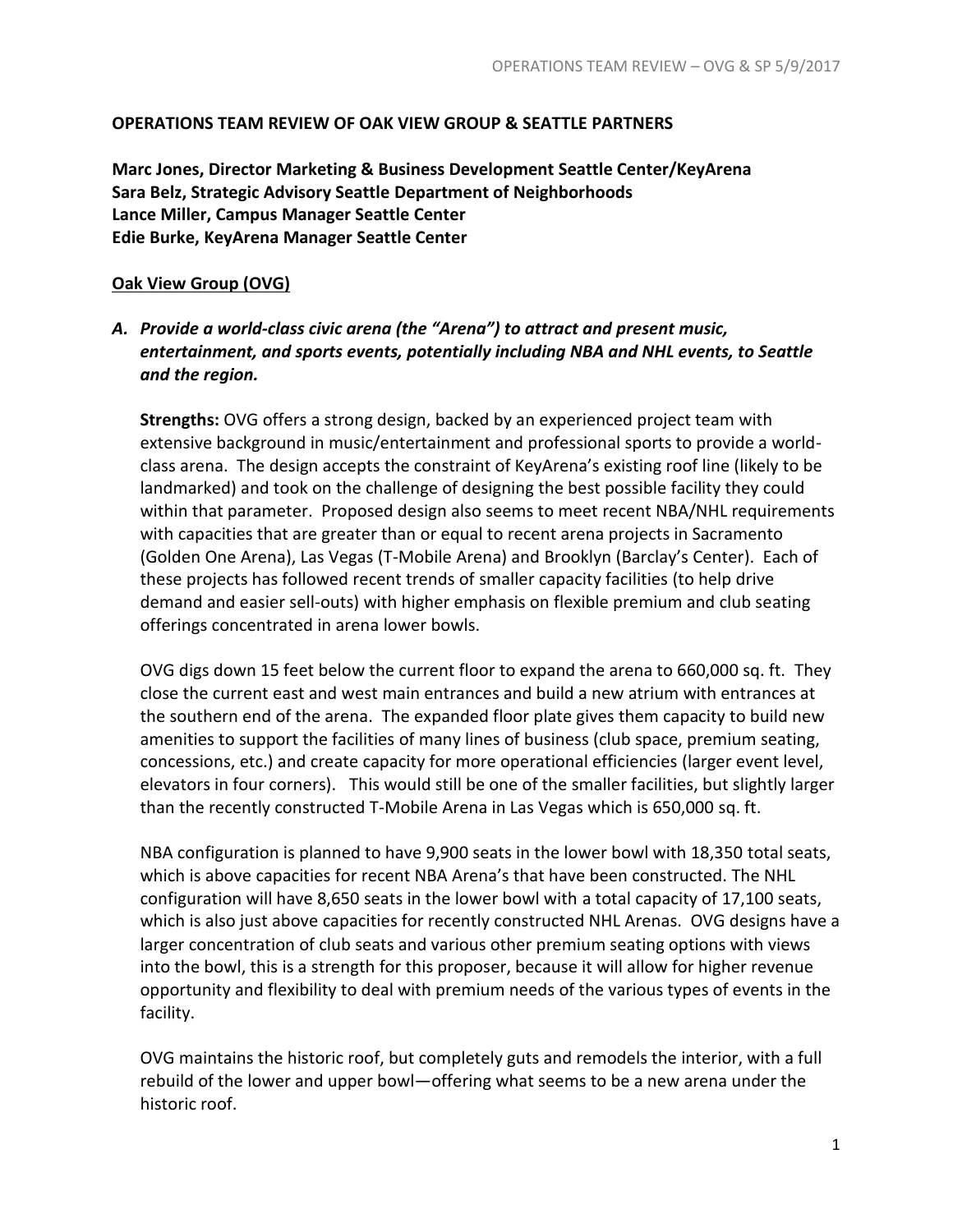OVG has excellent contacts with the NHL to position Seattle as a home for a franchise. They partner with Delaware North concessions which brings in Jeremy Jacobs, who owns the Boston Bruins and serves as the Chairman of the NHL Board of Governors. OVG CEO Tim Leiweke sat on the NHL executive committee and has been president of the Toronto Maple Leafs and Los Angeles Kings. It seems their designs work well to accommodate NHL with the ice/bunker suites, press boxes and large amount of seating on the east/west side of the arena.

The ability to program a robust mix of music and entertainment is a strength for OVG, as they have partnered with Live Nation Entertainment, the global leader for live entertainment. Live Nation has consistently brought the highest-grossing shows and the greatest number of shows to KeyArena for the past 10 years, and by a large margin over their closest competitor AEG Presents. Live Nation Entertainment is also the parent company of Ticketmaster, which is the world's leader in annual live event ticket sales and is the primary ticket seller for 27 of the 30 NHL teams and 28 of the 30 NBA teams.

Here some additional operational strengths compiled from the team after review of the designs:

- New Loading Dock with larger loading capacity for show trucks (accommodates 15 trucks)
- Completely rebuilt lower bowl with almost 10,000 seats
- Expanded and diverse premium seating that can flex to demands of all types of events
- Improved rigging grid to accommodate large events/concerts (load capacity exceeds 200,000 lbs)
- Floor Size: Larger floor area and increased sq. footage will be a welcome change to accommodate larger stage sizes and more exiting space at stage left and stage right and allows them to have event floor club spaces which is a strength compared to Seattle Partners who does not
- Operational Staffing: Org chart shows a large staff for every facet of management which is comparable to most arena staffing levels and provides management for all services
- Two Scoreboards: Provides for additional sponsorship opportunities and a custom look different than every other arena
- Concessions: 50% of stands vented for cooking which should be sufficient
- Robust Locker Rooms: WNBA, NBA and NHL exclusive spaces and visiting teams
- Number and size of backstage dressing rooms far exceeds the current layout

**Weaknesses:** It doesn't seem that Oak View put much effort into developing a plan that considers the Uptown Urban Design Framework or Seattle Center Master Plan Design Principles, the Arena's placement on the Seattle Center campus, adjacency to multiple cultural facilities or other place-based factors. Their design team seemed to lack a landscape architect/urban designer or simply a focus in that area. During their presentation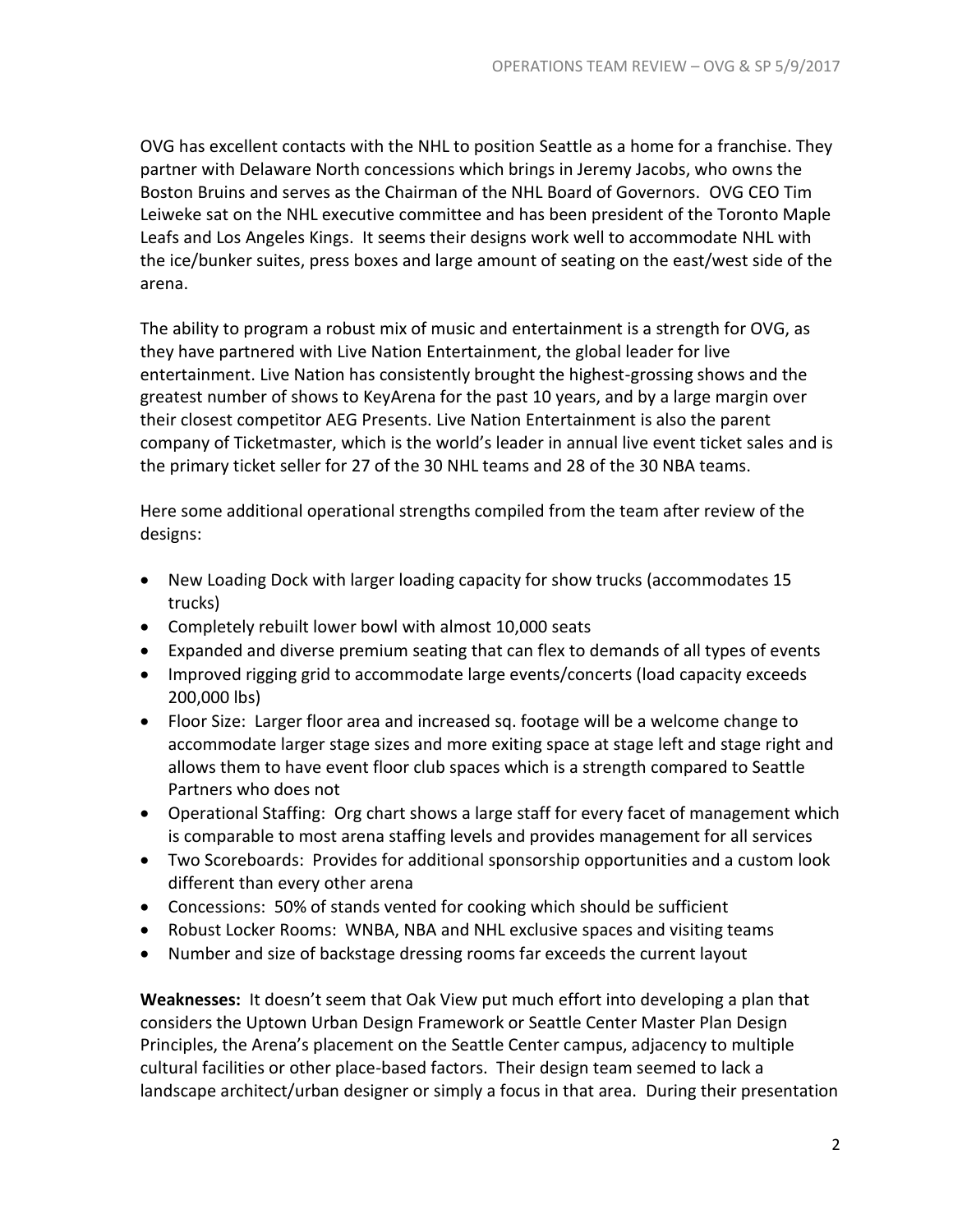to City staff, they made it clear they will putting all their focus in the best arena design and financing and they would basically work with the city to work out the rest.

Here are some potential operational challenges after review of the designs:

- Event Level Service Corridor: Listed as 12' wide, due to current concert and other event needs, chair carts access, etc., this should be a minimum of 16' wide
- Portable Concessions Stands on the Floor: Facilities are moving away from event level concession stands (even portables) it is not a necessary guest service element- recommend having more space for event level restrooms. Providing amenities on main concourse for general guests on event level is sufficient
- Access directly to the floor for flat floor events or GA tickets: Not sure there is explanation for how we get a large number of people to the event floor directly from the exterior
- Acoustics: More explanation of how improved acoustics will be accomplished is needed, sports team desires for 'loud' cheering fans may conflict with 'top of the line' acoustics for musical events.
- Show truck parking: the design calls for a marshaling area that can accommodate up to 15 trucks. This is the same amount of on-site parking available at the current Arena.

# *B. Provide for Project design and Arena operations in a manner that integrates with and enhances connections to Uptown and adjoining neighborhoods and aligns with the Urban Design Framework.*

**Strengths:** OVG put forward a true historic preservation design option for the Arena that would likely meet federal standards (Department of Interior). By maintaining key elements of the existing facility's exterior design, including the roofline, OVG offers some surety the aesthetic and scale of the new Arena will integrate well into the Seattle Center campus and Uptown neighborhood.

**Weaknesses:** The proposal is lacking information on how the Arena will integrate with the Seattle Center campus and Uptown neighborhood in terms of transportation connections, pedestrian connectivity, and the design and use of surrounding plazas and other public spaces. We recommend OVG be asked to develop this element of the proposal more fully. We understand from the presentations and follow-up responses to questions that they've expressed a willingness to work with the City to work out some of these details, but it would be helpful to get a sense from them of the scale/level of exterior investments they would be willing to make. Additionally, we do not see a clear path for their proposed new garage to be permitted under the proposed new zoning regulations for Uptown (expected to require screening of ground-level parking and at least 50% of new structured parking to be underground).

Adding the new 850 stall garage on Thomas Street, next to the 1st Ave garage will negatively impact an already congested area. If the surface lot on the SW corner of 1st Ave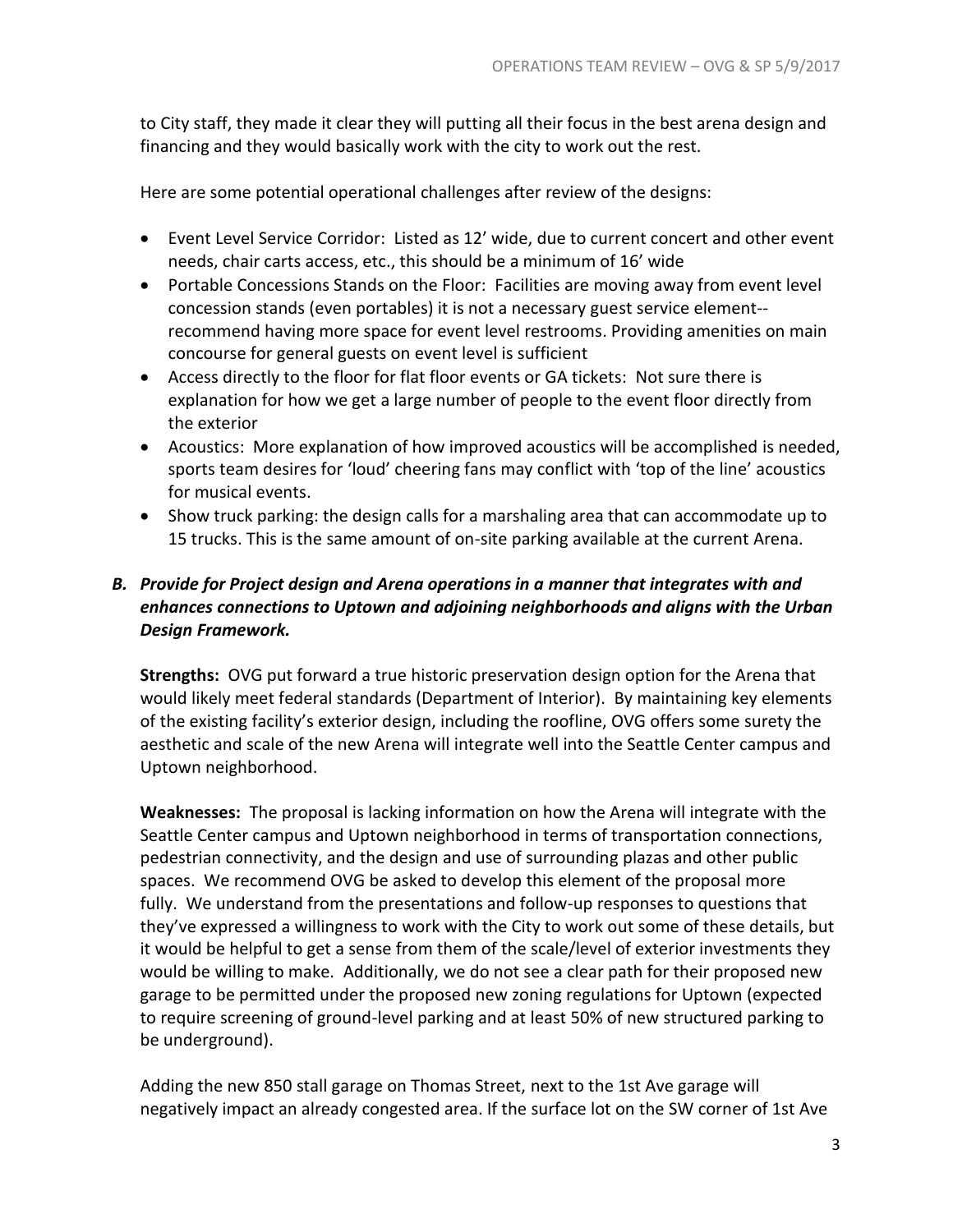N and John is used for TNC and ride share as well as show vehicle access the egress capacity of the 1st Ave Garage will be further impaired adding to the congestion in the area.

The South End of the Arena development seems to have a lot of pressure with the new garage, new entrance atrium and Thomas St doing a lot of heavy lifting with lots of potential conflicts to manage related to proper ingress/egress to and from a facility.

# *C. Provide for design, permitting, development (if applicable), and construction of the Arena (the "Project") with minimal City financial participation.*

Oak View does not appear to be requesting direct upfront financial assistance or financing from the City, but does ask for incremental on-going taxes and potential upside on future revenues.

We are a bit unclear on how their proposed reinvestment of Arena tax revenues would work. Also, their design/permitting/construction schedule seem very optimistic and unrealistic.

## *D. Provide for the continuous, successful, sustainable operation of the Arena as a world-class civic venue with minimal City financial participation.*

**Strengths:** OVG creates a capital reserve fund for maintenance and capital improvements to the building. They would initially contribute \$1 million upon completion of the arena and add \$1 million annually, up to the balance of \$5 million. The fund will have no more than \$5 million and no less than \$1 million at any time over the lifetime of the lease.

**Weakness:** OVG went beyond what was asked in the RFP and requests exclusive control over all three of Seattle Center's parking garages (not just 1<sup>st</sup> Ave Garage which was listed in the RFP)—this is Seattle Center's number one revenue source and long-term funding of Seattle Center would potentially be impacted in the long-run, depending on how the revenue share model is negotiated. In addition, OVG requests exclusive rights to sell sponsorships for the "commercial entities" at Seattle Center: Space Needle, Chihuly and MoPop, in addition to all sponsorship and naming rights for the new arena. They also offered to assist Seattle Center in selling sponsorships too. This could impact long-term revenue opportunities for Seattle Center, as sponsorship and business development opportunities have been a big area of growth for Seattle Center over the last several years. OVG promised revenue share or an annual payment, but it seems as it would be capped and limit Seattle Center's future revenue development and sustainability. They also say they would leave alone the non-profit sponsorships and event sponsorships, but it seems that these smaller organizations would be impacted in this approach.

The OVG organization is only two years old. While they want the Seattle arena to be their cornerstone property, they have little organizational infrastructure in place to operate a world class arena compared to Seattle Partners and AEG's robust corporate infrastructure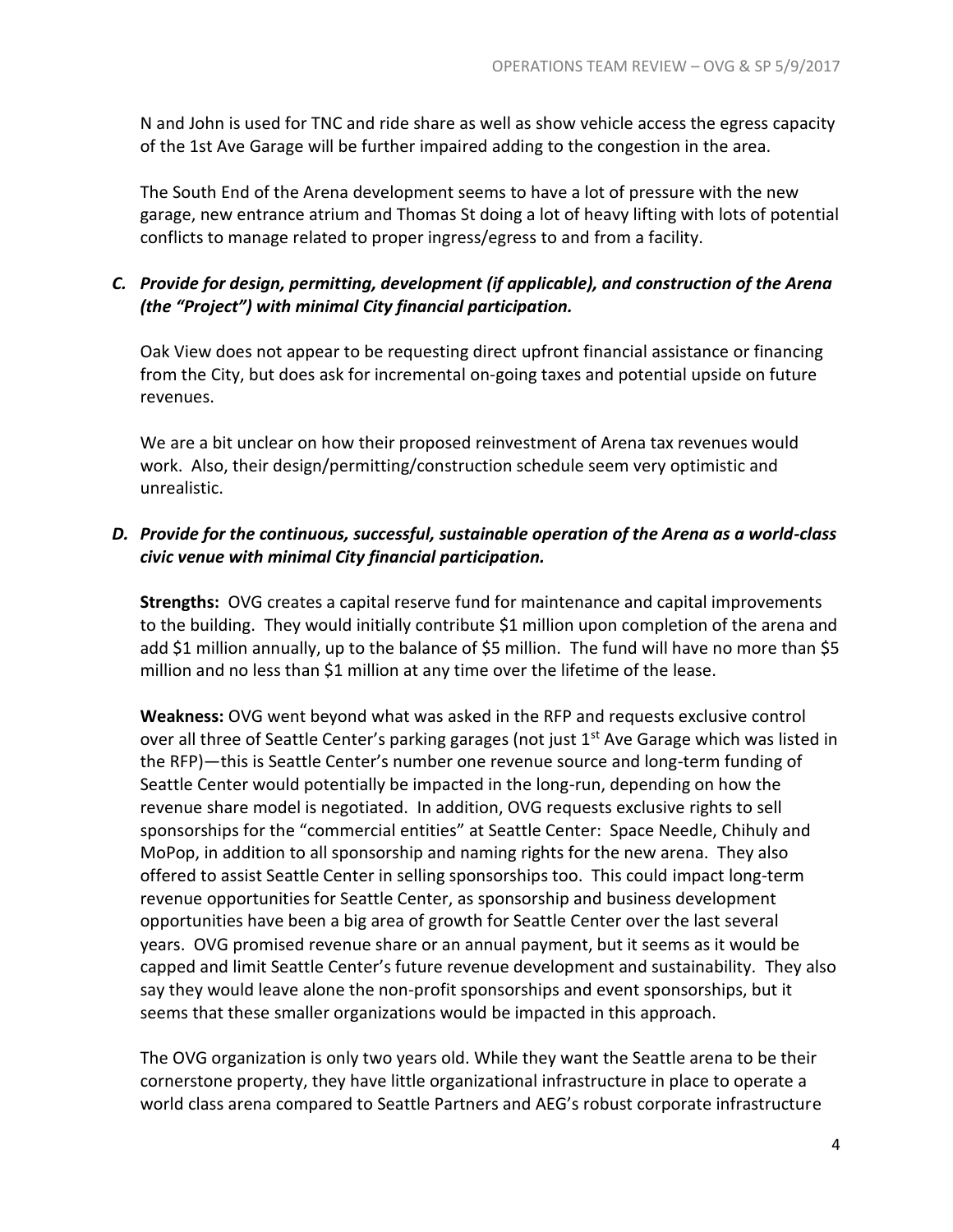and bench. Under Tim Leweike's leadership they certainly have the capability to recruit qualified personnel, including current staff. We need additional information about their structure (see 2<sup>nd</sup> Round additional questions sent to OVG)

There is not enough detail on how OVG would integrate their operations with existing Seattle Center resources. They have given some detail on integrating to our central plant, power needs and possible connection or relocation of fiber, but additional discussions need to happen in this area to understand the on-going operational challenges this might cause the City/Seattle Center.

# *E. Provide for mitigation of transportation impacts due to Project construction and Arena operations.*

**Strengths:** Oak View identifies the need for a construction management plan that addresses transportation impacts and provides a basic outline of what that plan should require/include. Oak View also acknowledges that the share of trips made to the Arena by automobile is expected to decrease over time, which was good to see (tacit acknowledgement that transportation planning for the new facility shouldn't just be about accommodating cars).

Commits \$1 million building transportation hub at  $1<sup>st</sup>$  Ave and John streets, work with the city to contribute \$2 million towards monorail expansion, \$1 million technology and wayfinding solutions, \$1 million towards the city's adaptive signal control system. Will provide supervision at drop off zone on East side of campus and new transportation hub at 1<sup>st</sup> and John. Will pay for "Seattle Traffic Control" (unclear who this is and some of this work must be done by SPD) to manage intersections and garage exits. Will prepare and update Traffic Management Plan in consultation with the city.

**Weaknesses:** Transportation section of report is largely an analysis of existing conditions. Would have been nice to see more specific ideas/recommendations from Oak View about what could be done to improve access to the Arena other than parking incentives and shuttle buses. Even if they had put forward some ideas that might not be totally feasible, it would have been nice to see some creative thinking.

# *F. Provide Project construction and Arena operations in a manner that is equitable for workers and consistent with the City's Race and Social Justice Initiative.*

**Strengths:** OVG has committed to the goal to retain all leadership and staff members that work at the arena. They have also committed to support and implement local hiring practices and set defined minority and local hiring goals that reflect the diversity of Seattle. Still more detail is really needed to understand the conditions around these goals.

OVG also sets up an interesting partnership with YouthCare, donating \$10 million over the next 20 years to help provide access and job training for homeless youth to connect them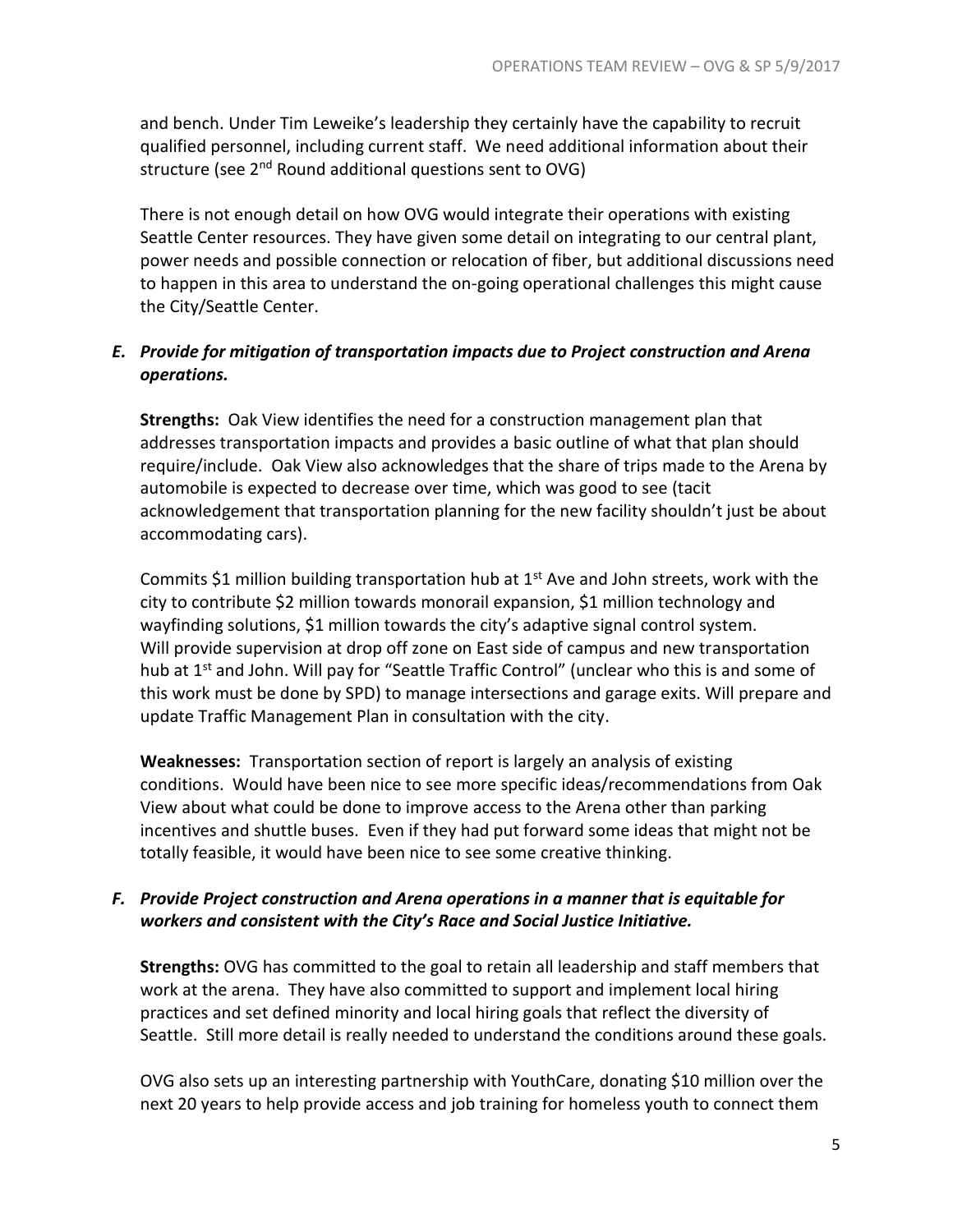directly with jobs in the Arena. An additional \$10 million will be distributed to other Seattle Center and surrounding community beneficiaries over the next 20 years—allocations will be decided by a steering committee of community members and non-profit leaders.

#### **Weaknesses:**

In OVG's proposal, they say they will do what they are required to do to comply with state/City rules on prevailing wages and Priority Hire. Their write-ups on labor peace agreements and community benefit agreements were also general and need further exploring and clear parameters spelled out. We need additional information about how they plan to work with WMBE firms – both during construction/permitting and as facility operators.

OVG's language about City use of the Arena for events like the health clinic and Bumbershoot is also vague. It seems like there might be challenges working around Cityrequested dates (as opposed to requiring us to work around their booking schedule). In addition, OVG say that the events can't be for profit—since Bumbershoot is a hybrid that might challenge our existing relationship with One Reel/AEG Presents who produce the event.

# *G. Provide for Project design and Arena operational integration with Seattle Center, contributing positively to the vibrancy of Seattle Center.*

**Strengths:** Proposal includes some general language about a commitment to working and communicating with Seattle Center, tenant organizations and Uptown neighbors. OVG was pressed on this area in follow-up presentations and questions. They responded by committing to \$500,000 to relocate displaced tenants in development area. They also said they would pay the relocation costs for Pottery NW which are spelled out in their agreement (which would use \$250,000 of the fund) OVG also says they would accommodate the current Storm and SU agreements, but need to get clarity if they would be responsible for relocations costs while the Arena is being remodeled.

The OVG technology plan is robust. WiFi coverage and coordination, High Density coverage DAS, Emergency Responder DAS, ticketing applications, ADA services (open captioning, screen reader and magnification software etc.,) and audio are well covered. OVG says they will relocate and coordinate fiber infrastructure with Seattle Center campus needs.

**Weaknesses:** OVG seems to rest the responsibility of relocating all the tenants on the tenants themselves or the City, but is willing to work with us on some staff costs and identified relocation fees in contracts. More negotiation is needed in this area. As mentioned, OVG does commit \$500,000 towards short and long term relocation of displaced tenants. It is unclear how much of these funds will directly benefit the tenants. They will "explore" relocation to the South Site. The commitment is vague: the future of Pottery Northwest, Seattle Center Labor/Gardeners Operation, Skateboard Park, Blue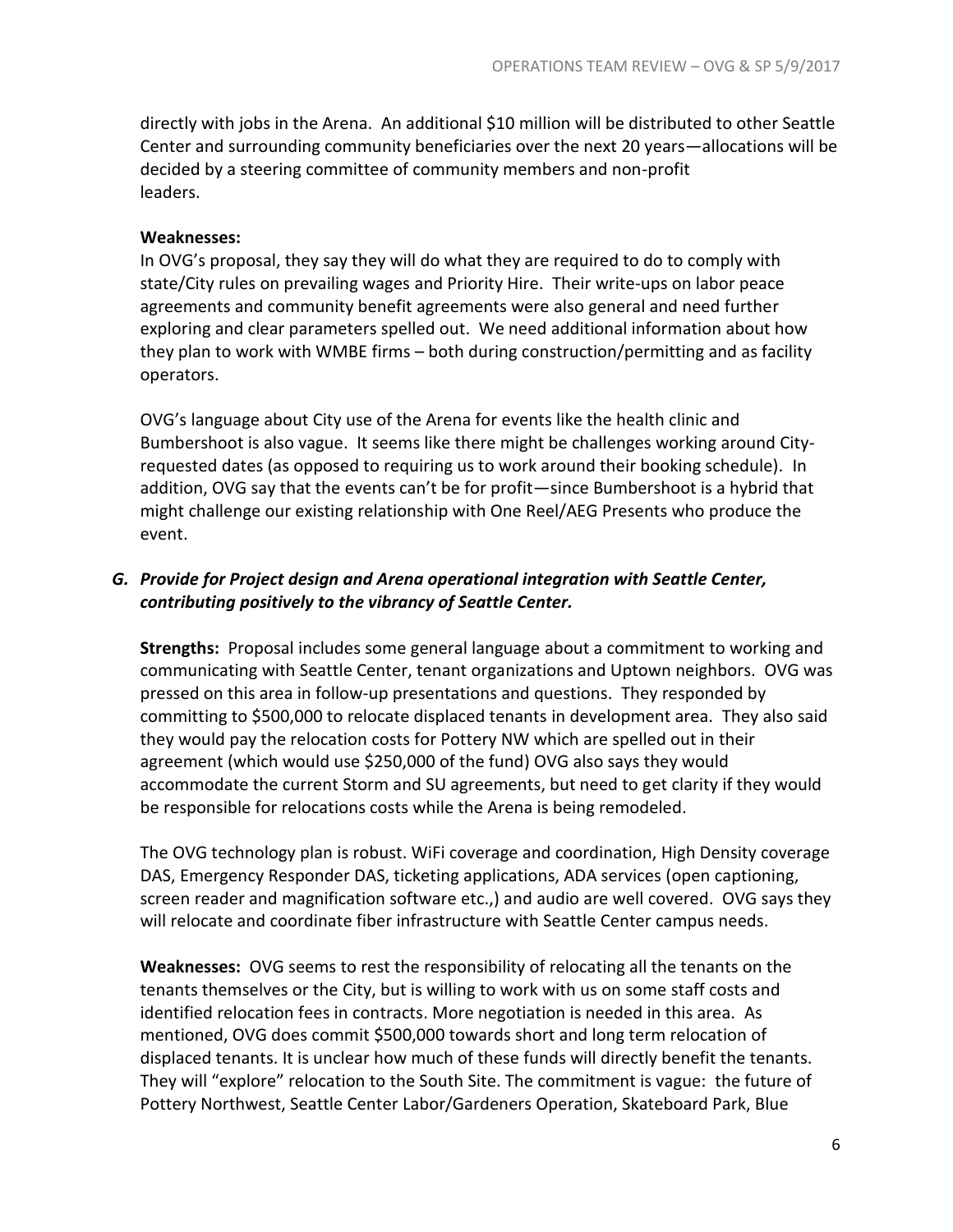Spruce tenants and Restroom Pavilion are very much up in the air and need further discussions/negations.

OVG doesn't replace the Skateboard Park anywhere on the new site, but do say they would help fund a new Skateboard Park and are willing to work with the City's Skateboard Park Advisory Commission to find available alternative locations.

Overall, OVG's proposal for the Arena design and financing seems quite strong; we wish they had spent more time focusing on the external (for lack of a better term) elements of the facility – neighborhood integration, staffing/labor plans, transportation access, etc. It could serve the City well to ask Oak View to spend some time over the next couple months further developing these elements of their proposal and in potential further negotiations.

Another issue comes up with the new addition at the NW corner of the Arena, where it seems they remove the ramp access to the NW Courtyard. This will greatly impact the ability to plan NW courtyard operations for KEXP and festivals, and will further cut off that corner from the rest of the campus and neighborhood. There also does not appear to be an ADA-compliant access path from the west side of the atrium entry.

Event egress seems to be concentrated all on the south side of the building. This will create imbalanced impacts on that side of the Seattle Center campus for pedestrians and vehicle traffic.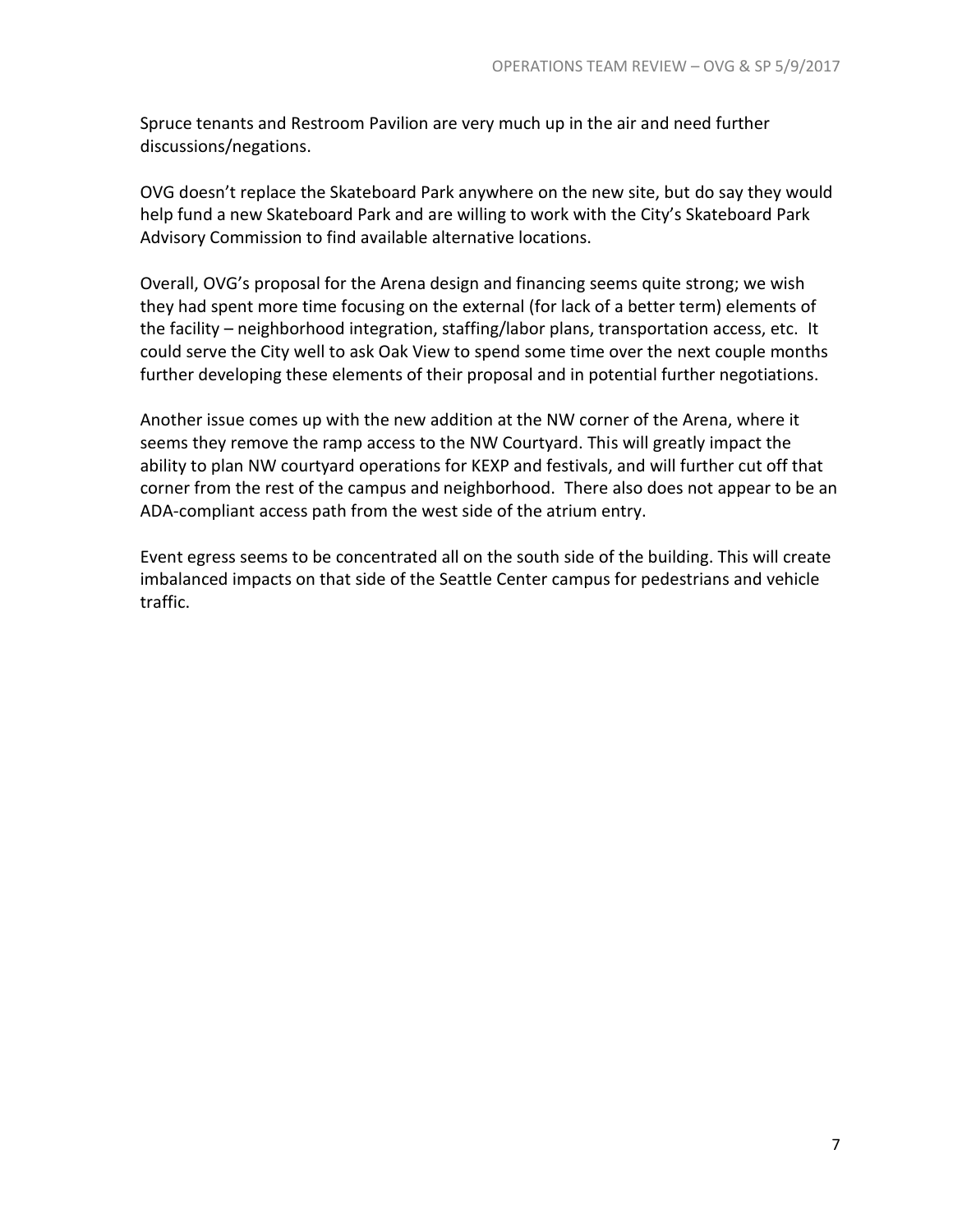#### **Seattle Partners (AEG/Hudson Pacific)**

## *A. Provide a world-class civic arena (the "Arena") to attract and present music, entertainment, and sports events, potentially including NBA and NHL events, to Seattle and the region.*

**Strengths:** Like OVG, Seattle Partners has provided a design that can accommodate both NBA and NHL with capacities that seem in line with recently constructed NBA/NHL arenas. Seattle Partners has created a new loading dock to accommodate 20 plus show-trucks and creates the capacity to have faster turnovers. They have also taken advantage of expanding the South end of the building by creating a new entrance with east/west access and expanded the curtain wall to accommodate for larger concourses/expanded concessions opportunities and expanded the number of suites and created new club spaces to accommodate more premium guest experiences. They have increased the total size of the facility to 600,000 square feet, but is still shy of recent buildings like T-Mobile Arena which is a smaller facility around 650,000 square feet and smaller than OVG's proposed 660,000 square feet.

Seattle Partners has strong Seattle ties with AEG's management of multiple facilities and their current partnership with Seattle Center/KeyArena. Hudson Pacific Properties has invested \$750 million in office towers and other buildings in Seattle.

AEG owns the Los Angeles Kings and has either built or managed numerous NHL arenas, including T-Mobile Arena in Las Vegas, Barclay's Center in Brooklyn and Gila River Arena in Glendale, AZ. Hudson Pacific Properties is owned by Victor Coleman, who is known to the league after he expressed interest in bringing an NHL expansion franchise to Seattle in 2014 and 2015 to play at the envisioned SODO District site pitched by Chris Hansen.

AEG is part-owner of the Los Angeles Lakers and has built and managed multiple NBA facilities, including the Staples Center in Los Angeles, American Airlines Arena in Miami and AT&T Center in San Antonio.

**Weaknesses:** The Arena design conceived by Seattle Partners is weak in comparison with the substantial redesign submitted by OVG. Seattle Partners has provided solutions to accommodate the NHL by expanding the South End and creating a larger seating bowl to accommodate a higher NBA capacity, but has not added the variety and flexibility of spaces that OVG has with the expansion of the floor plate. Seattle Partners has maintained 58% of the concourses and in doing so has kept many of the constraints that were issues from the 1995 KeyArena remodel: narrow upper concourses, more limited concession offerings and limited club spaces with sightlines in the bowl. It is hard to tell what new constraints to operations may occur by not having the basketball and hockey ice sheet not centered beneath the east/west truss, in addition to potential impacts to the fan experience. For example, the scoreboard may impact certain types of events as the uncentered position might impact site lines as it can't fly up into the center of the building. They have come up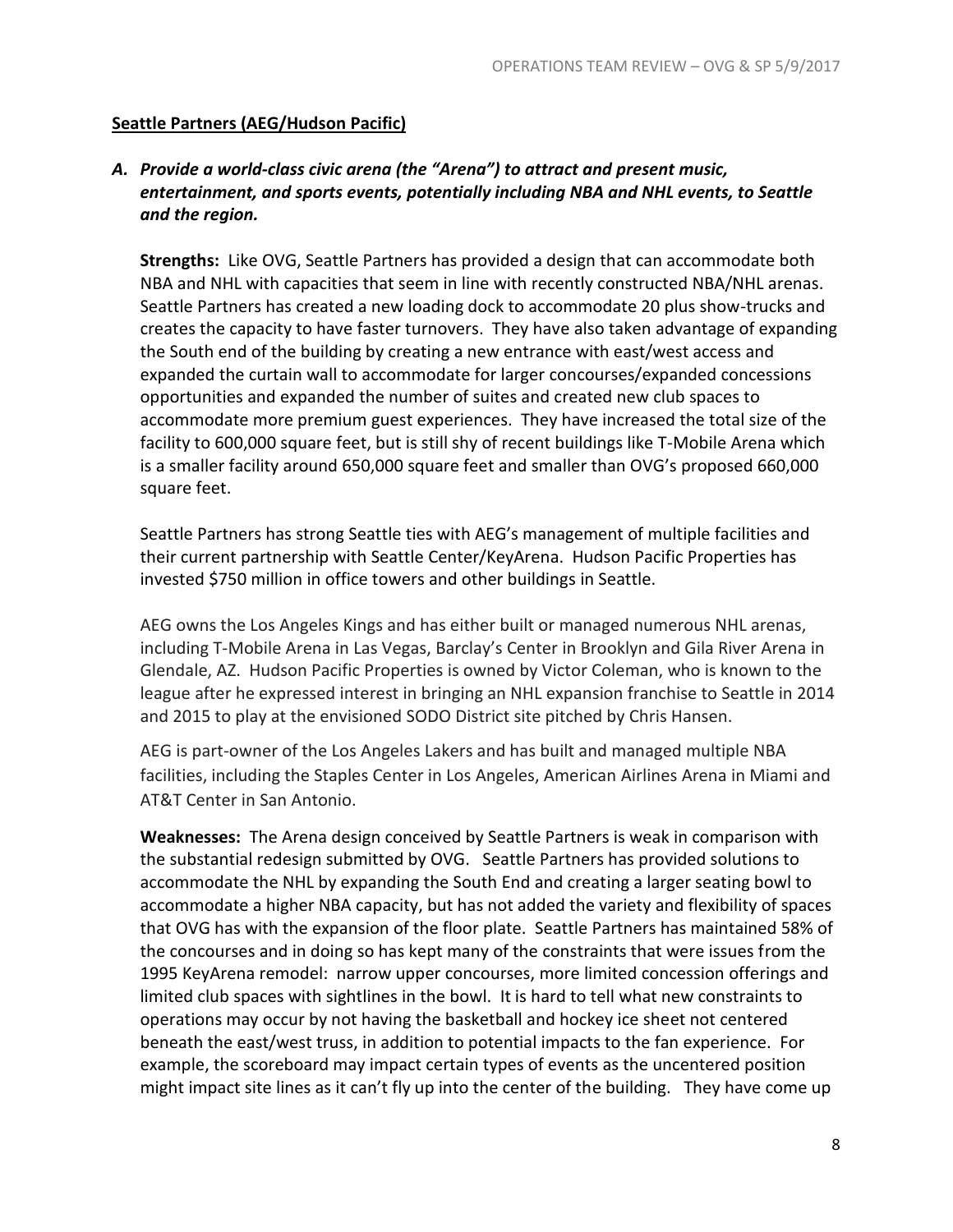with some creative solutions, but not substantial design changes to match to the latest innovations—specifically their limited amount of club seats in comparison with OVG and the location of clubs which are in areas that historically are dark and unsuccessful as they don't have sightlines into the bowl.

There is also a strong possibility that AEG's proposed Arena design would not meet federal or local landmark preservation standards. The extension of the roofline falls out of line with what was really asked for in the RFP, as we asked for either a tear down/rebuild or a design that is respectful of the existing historic roofline.

Seattle Partners also talks a lot about event programming in their proposal, but currently AEG Presents does not come close to their competitor in the number of shows promoted in the Seattle area that can sell 10,000 – 15,000 tickets. Even though the building would not be exclusive to AEG Presents-promoted shows, there are questions around this proposer's ability to secure the highest grossing touring concerts.

Another weakness for this proposal is the \$5.00 per ticket facility fee that would be used to pay back the City-issued bonds. Currently \$5.00 is KeyArena's highest per ticket surcharge amount and is only assessed on tickets priced \$125.00 and over. A flat \$5.00 charge on all tickets, no matter what their price will most likely receive pushback from existing family show promoters and the Seattle community in general.

This proposer has included two separate box office locations in their plan. This is like the current box office set-up of KeyArena, instead of one centralized location which is more desirable. From our experience, having two locations is very confusing to patrons and does not promote streamlined ticketing operations.

This proposer has included food and beverage operations and restaurants on the ground level of their plan and have indicated in their response to our question that these F&B operations are intended to be open during non-event hours. The addition of adding more restaurants to the Seattle Center campus may impact our current F&B tenants in the Armory.

# *B. Provide for Project design and Arena operations in a manner that integrates with and enhances connections to Uptown and adjoining neighborhoods and aligns with the Urban Design Framework.*

**Strengths:** Seattle Partners clearly put thought into how to integrate their proposal into the surrounding area. They have interesting ideas about activating the public spaces adjacent to the Arena (programming activities on the plazas, installing public art, creating an activity trail) and making it feel like an integrated part of Uptown and the Seattle Center campus. They applied a lot of attention to trying to find ways to make the Arena site a place everyone can enjoy – not just those that can afford a ticket for an event. They have committed to hire a Director of Community Engagement, which would be a great asset to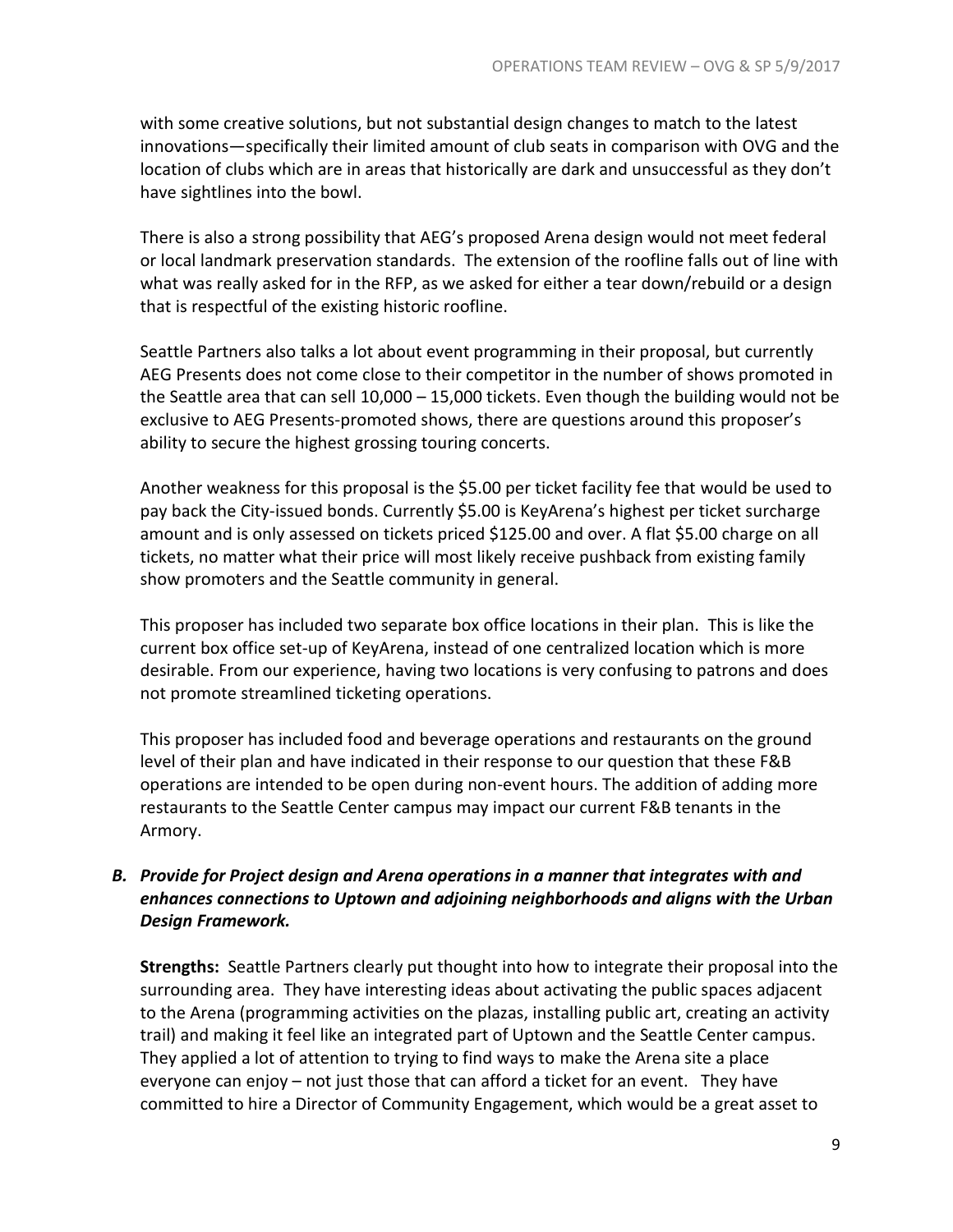help coordinate with the many stakeholders at Seattle Center and the surrounding neighborhood.

**Weaknesses:** AEG's efforts to design nice exterior spaces do not compensate for the shortcomings of its Arena design. To compete with the facility proposal OVG put on the table, AEG would need to make significant changes to their proposed design.

# *C. Provide for design, permitting, development (if applicable), and construction of the Arena (the "Project") with minimal City financial participation.*

# **Strengths:** N/A

**Weaknesses:** AEG's reliance on \$250 million in City bond capacity to finance its Arena plan feels like a non-starter considering what was requested in the RFP. Also, their design/permitting/construction schedule is very optimistic. The south end roof renovation would need further review, might not meet landmarks criteria, and could take additional time for approvals.

## *D. Provide for the continuous, successful, sustainable operation of the Arena as a world-class civic venue with minimal City financial participation.*

**Strengths:** AEG has extensive history working with the City and Seattle Center specifically. For the last nine years, AEG Facilities has worked with Seattle Center to help manage certain functions at KeyArena including premium seating, sponsorships, concessions, marketing and other consultative services in facility maintenance and technology infrastructure. They helped to take over functions formerly provided by the Sonics, but partnered with Seattle Center in turning around the facility to become profitable.

AEG/Showbox Presents has years of experience in the marketplace operating the Showbox at the Market, Showbox SODO, Marymoor Park Concerts and helped to take over and revitalize Bumbershoot.

AEG has deep resources in this market, in addition to a robust corporate infrastructure with background in all areas of facility maintenance and operations. They consult on and operate hundreds of arenas around the world.

**Weaknesses:** The constraints of this arena design discussed above highlight concerns about the ability to flex to new business practices and trends in the industry—club spaces/seats are already impacted. There are additional concerns that on-going operations could be impacted by only having elevators at the south end of the building.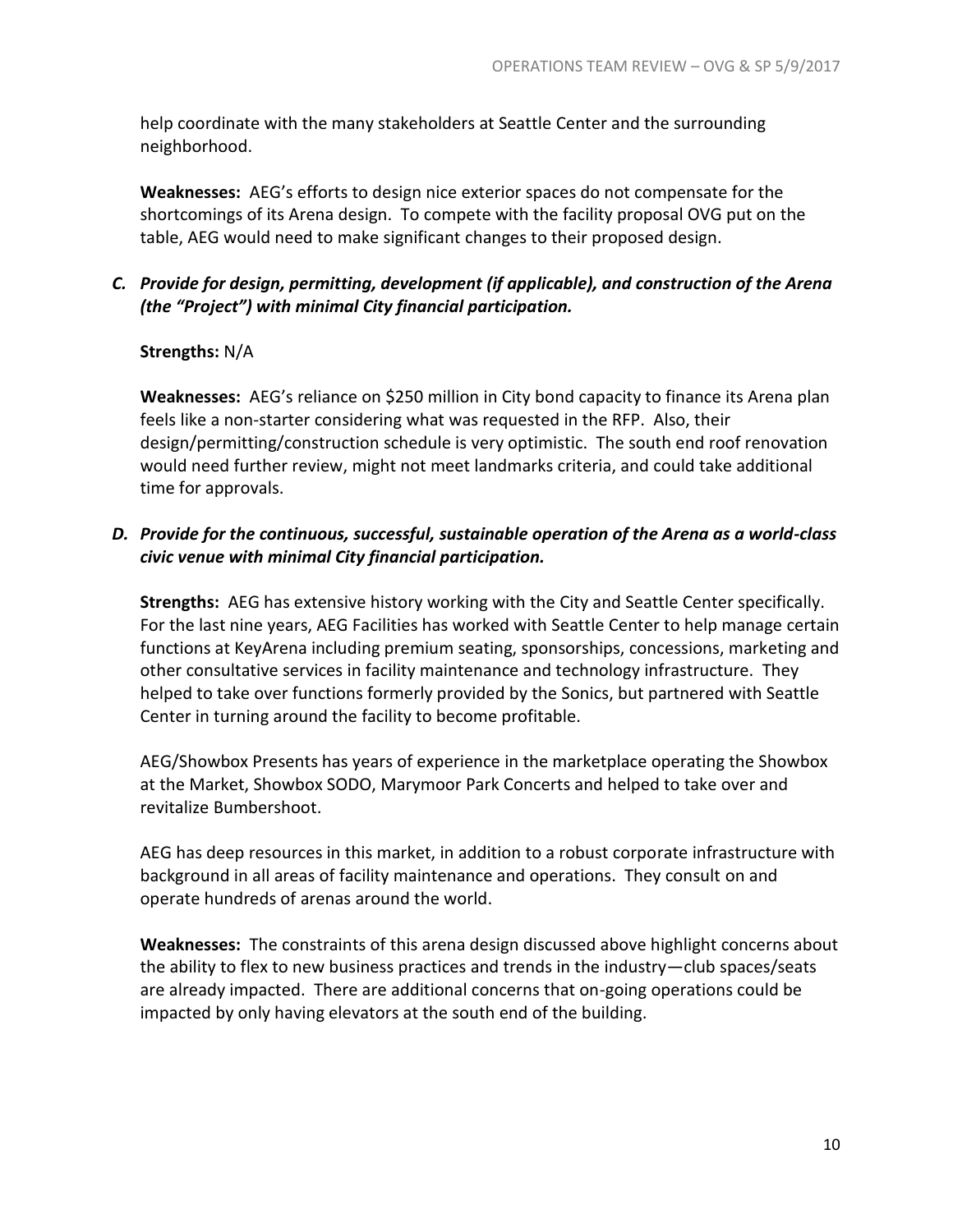# **E. Provide for mitigation of transportation impacts due to Project construction and Arena operations.**

**Strengths**: Seattle Partners' transportation consultants review was a strength and showed they had a handle on local transportation issues/challenges and how the Project could become an integrated part of ongoing mobility planning efforts in downtown, Uptown, and South Lake Union. Seattle Partners also pledged specific amounts of money to help implement needed transportation improvements near the Arena.

Seattle Partners commits up to \$5 million to accelerate transportation strategies and create a shared mobility hub to encourage multi modal transportation use. They also specify funding allocations for transportation projects and initiatives but do not commit funding to expansion of Monorail facilities.

Construction will close two blocks of Thomas between  $1<sup>st</sup>$  Ave and  $2<sup>nd</sup>$  Ave. Impacts to local churches, businesses and residences will be manageable with regular coordination and communication. The parcel South of Thomas will be used for laydown.

Their transportation plan, to be managed by an executive level Director of Transportation includes, but is not limited to: subsidizing transit fares with event ticket purchase, prioritizing Seattle Center parking for high occupancy vehicles, funding intelligent transportation technologies, expanding mobility hub locations, adding bike parking and valet facilities at arena, providing shuttles to and from Westlake Center and regional park and rides, providing shuttles and incentives to reduce event support staff SOV use as well as implementing wayfinding, navigation and travel technologies.

**Weaknesses:** Nothing specific identified.

## **F. Provide Project construction and Arena operations in a manner that is equitable for workers and consistent with the City's Race and Social Justice Initiative.**

**Strengths:** Seattle Partners proposal indicates they plan to collaborate with Uptown neighbors and Seattle Center staff and tenant organizations, which is good. They also have long standing close partnerships with labor unions in Seattle. Programs within their company are aligned with important City values – e.g., environmental sustainability, workforce development, health and well-being. Additionally, Seattle Partners does commit to providing the City will full access to the Arena 14 days/year; however, we didn't see in their writeup whether they intended to grant the City our preferred dates or if that would have to be negotiated. Seattle Partner's outlines the process about their intent to hire existing KeyArena employees, but didn't go as far has OVG's commitment to keep all employees from leadership to frontline staff.

**Weaknesses:** Additional information about their staffing plans and planned approach to working with local labor unions also would have been helpful. We didn't see much about